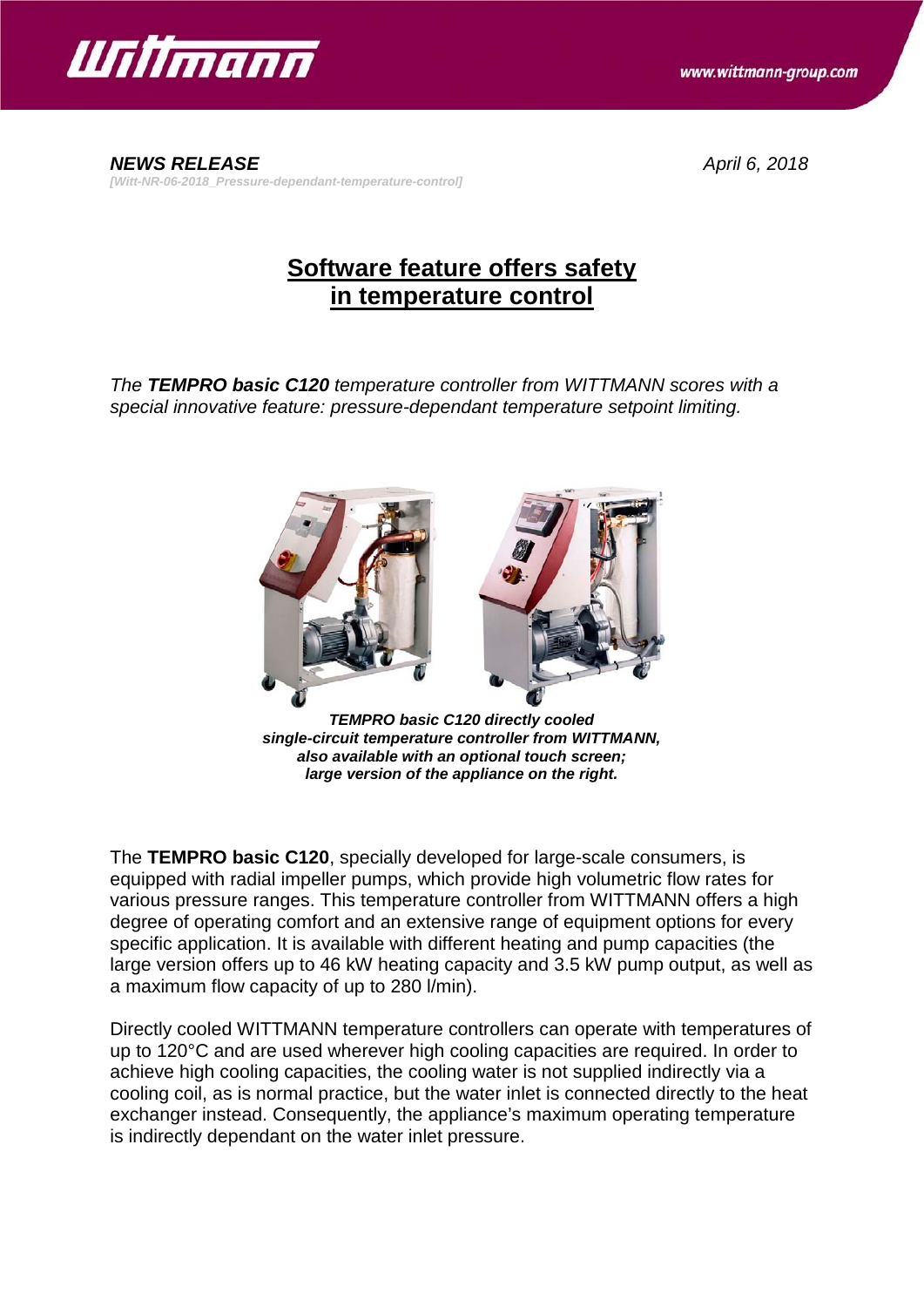



*The steam pressure curve illustrates the connection between the water inlet pressure and the maximum operating temperature.*

Previously, the minimum inlet pressure – 2 bar for the steam pressure curve illustrated above – and the maximum permissible temperature of 120°C were linked to each other in temperature controllers with direct cooling laid out for 120°C. The consequence was that such appliances could not be operated with low water inlet pressures. In such cases, the pressure setting had to be adjusted manually to the actual operating conditions via the appliance's display.

With the new software installed in **TEMPRO basic C120** temperature controllers, the system pressure (water inlet pressure) is measured continuously, the set temperature value is calculated on the basis of the actual inlet pressure, and a corresponding temperature setpoint limit is subsequently set automatically. Then this set value can no longer be exceeded. If an operator tries to move the calculated maximum temperature setpoint upwards, the LED set value display will flash and issue a warning signal. This indicates that raising the temperature setpoint is not possible for safety reasons, since the water inlet pressure is too low. A minimum pressure of 1 bar has been fixed as the lower limit to prevent cavitation in the pump housing.

------------------------------

The WITTMANN Group is a worldwide leader in the manufacturing of injection molding machines, robots and peripheral equipment for the plastics industry. Headquartered in Vienna/Austria, the WITTMANN Group consists of two main divisions, WITTMANN BATTENFELD and WITTMANN, which operate 8 production facilities in 5 countries, including 33 direct subsidiary offices located in all major plastics markets around the world.

WITTMANN BATTENFELD focuses on the independent market growth in the manufacturing of state-of-the-art injection molding machines and process technology, providing a modern and comprehensive range of machinery in a modular design that meets the actual and future requirements of the plastic injection molding market.